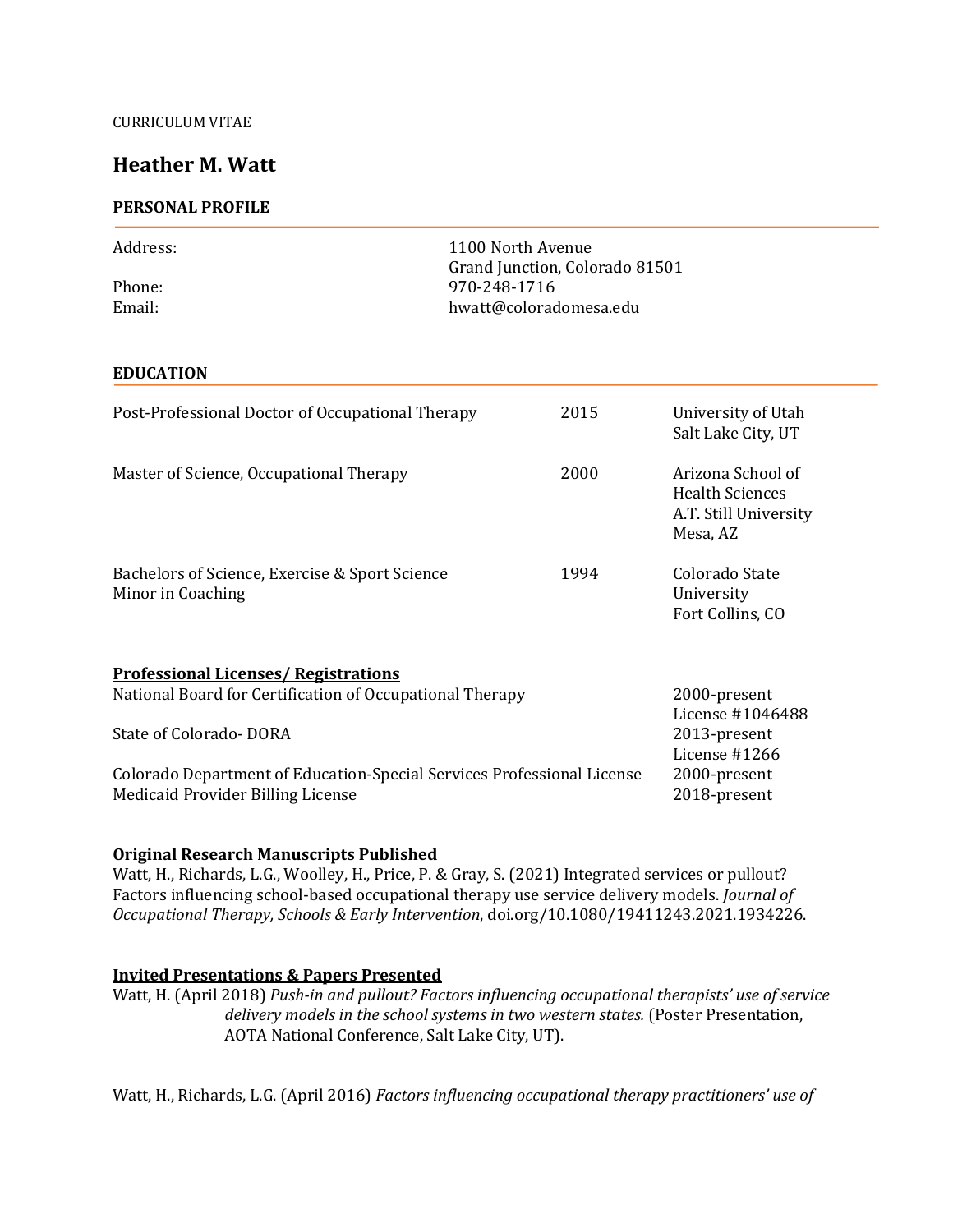*push-in and pullout service delivery models in the school system.* (Poster Presentation, AOTA National Conference, Chicago, IL).

- Watt, H. (April 2015) *Perceptions in school-based occupational therapy.* (Doctoral Capstone, University of Utah, Salt Lake City, UT).
- Watt, H. (2011-2015) Motor development birth to teenager. (Lecture within Child Development graduate course, University Colorado- Denver, Denver, CO)
- Watt, H., Troy, T., Dietsch, A., Adams, D. (1999) *Working in a changing health care environment: The lived experiences of occupational therapy managers.* (Master's Thesis, Arizona School of Health Sciences, Mesa, AZ).

#### **Certifications**

Integrated Listening Systems Certified Practitioner Certified Kinesio Taping Practitioner CPR, First Aid, O2 and AED certification AOTA Fieldwork Educator's Certificate Program

#### **Memberships**

American Occupational Therapy Association #4034787 World Federation of Occupational Therapists Colorado Education Association National Education Association

#### **Professional & Clinical Experience**

| <u>і і окезлопат &amp; спінсат парегісіксе</u> |                                                                                                                             |
|------------------------------------------------|-----------------------------------------------------------------------------------------------------------------------------|
| 2020- present                                  | Colorado Mesa University, Grand Junction, Colorado<br>Assistant Professor, Academic Fieldwork Coordinator                   |
| 2000-2021                                      | Jefferson County Public Schools, Golden, Colorado<br>Occupational Therapist-Child Find, Legal Team, Central Evaluation Team |
| 2015 - 2021                                    | University of Utah, Salt Lake City, Utah<br><b>Adjunct Faculty</b>                                                          |
| 2010-2021                                      | Pediatric Home Care, Denver, Colorado<br>Occupational Therapist                                                             |
| 2015-2011                                      | University of Colorado-Denver, Denver, Colorado<br>Graduate Guest Lecturer-Child Development                                |
| 2000-2009                                      | Physiotherapy Associates, Lakewood, Colorado<br>Hand Therapist/Occupational Therapist                                       |

#### **Professional and Department Service**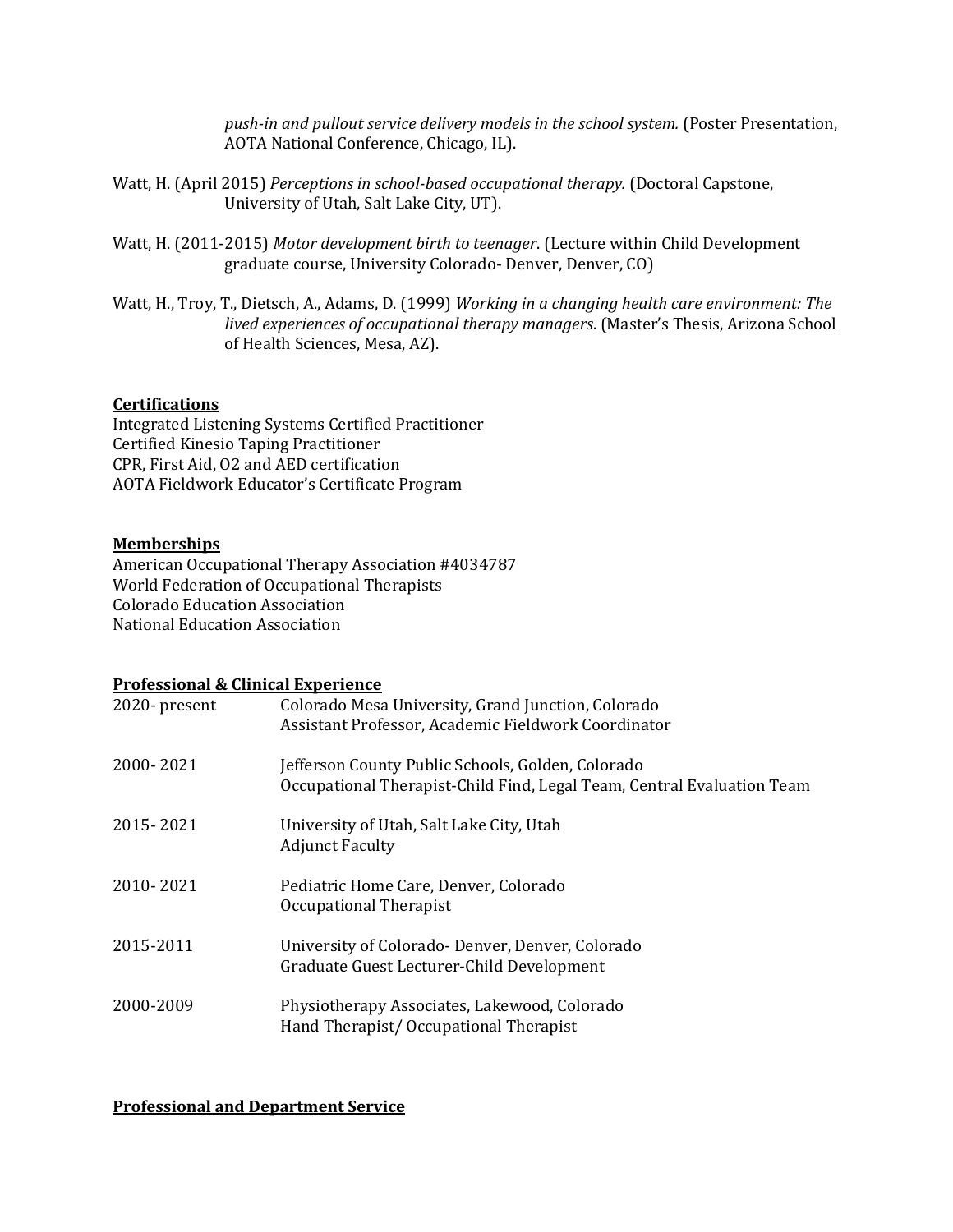| 2020-present  | <b>WFOT Congress reviewer</b>                                       |
|---------------|---------------------------------------------------------------------|
| 2017-present  | <b>AOTA CAP Reviewer</b>                                            |
| 2017-2021     | BrainSteps Team Member (District level Traumatic Brain Injury team) |
| 2016-2018     | ASD Program Quality Strategic Planning Committee                    |
| 2013-2016     | OT/PT District Advisory Council                                     |
| 2014-2016     | <b>Educational Identification of Autism Task Force</b>              |
| 2011- present | PIMA Medical Institute Advisory Board                               |
| 2009-2021     | District Peer Observer & Mentor                                     |
|               |                                                                     |

## **Teaching**

| Spring 2022 | OCCU550 Fieldwork Level IA & Seminar |
|-------------|--------------------------------------|
| Fall 2021   | KINE100 Health & Wellness-4 sections |

### **Committee Service**

| Spring 2020- Fall 2021 | Capstone Defense Committee, University of Utah                      |
|------------------------|---------------------------------------------------------------------|
|                        | Title: The Areas of Occupation Addressed by Utah's School-based     |
|                        | Occupational Therapists and the Factors that Influence School-based |
|                        | Practice by Travis Chamberlain                                      |

#### **Professional Development**

| 2020 | Differentiating Sensory From Behavior                                             |
|------|-----------------------------------------------------------------------------------|
|      | Developing & Implementing Sensory Diets                                           |
|      | Top 10 IEP Mistakes                                                               |
| 2019 | <b>BrainSteps Training</b>                                                        |
|      | Train the Brain                                                                   |
|      | Pediatric Wheelchair Assessment & Training                                        |
| 2018 | Local IS Global: Occupational Therapy in U.S. Refugee Communities and<br>Abroad   |
|      | Health Through HOrTiculture: Gardening as an Occupational Therapy<br>Intervention |
|      | Demystifying Digital Design & Fabrication (3D Printing) & Applications in<br>0T   |
|      | <b>Parents Encouraging Parents Conference</b>                                     |
|      | <b>AOTA National Conference</b>                                                   |
|      | <b>BrainSteps Training</b>                                                        |
| 2017 | <b>Complex Feeding Issues</b>                                                     |
|      | Improving IEP Teams: Skills for Resolving Conflict                                |
|      | <b>BrainSteps New Team Member Training</b>                                        |
|      | Executive Functioning & Emotional Regulation                                      |
|      | 504 Training                                                                      |
| 2016 | <b>AOTA National Conference</b>                                                   |
|      | S'cool Moves                                                                      |
|      | Self-Regulation in Children: Keeping the Body, Mind & Emotions on Task            |
| 2015 | FAPE, LRE & Inclusion                                                             |
|      | Aligning IEP Goals to Curriculum                                                  |
|      | Supporting & Mentoring New Teachers/Therapists                                    |
|      | Pediatric Feeding Disorders: Using Medical, Motor & Behavioral Approach           |